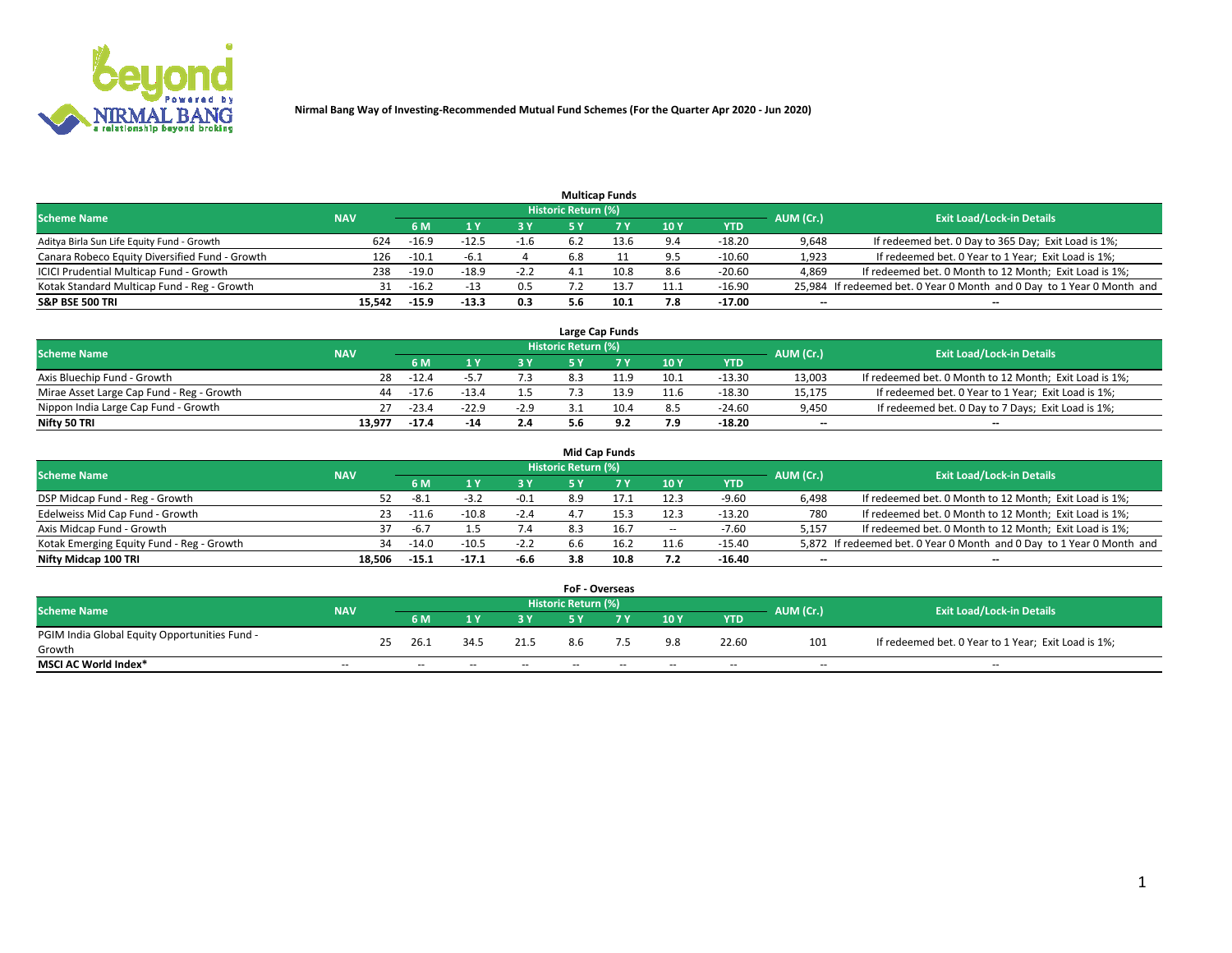

|                                                  |            |         |         |        |                     | Large & Midcap |      |            |           |                                                        |
|--------------------------------------------------|------------|---------|---------|--------|---------------------|----------------|------|------------|-----------|--------------------------------------------------------|
| <b>Scheme Name</b>                               | <b>NAV</b> |         |         |        | Historic Return (%) |                |      |            | AUM (Cr.) | <b>Exit Load/Lock-in Details</b>                       |
|                                                  |            | 6 M     |         | 3Y     |                     | 7 V            | 10Y  | <b>YTD</b> |           |                                                        |
| Canara Robeco Emerging Equities - Growth         | 85         | $-11.1$ | -8.6    | 0.0    | 8.6                 | 19.8           | 15.2 | $-12.10$   | 4,790     | If redeemed bet. 0 Year to 1 Year; Exit Load is 1%;    |
| Invesco India Growth Opportunities Fund - Growth | 31         | $-15.2$ | -9.5    | 2.4    |                     |                | 10   | $-15.90$   | 2,285     | If redeemed bet. 0 Year to 1 Year; Exit Load is 1%;    |
| Sundaram Large and Mid Cap Fund - Reg - Growth   | 29         | $-20.1$ | -15     | $-0.2$ | 59                  |                | 8.1  | -20.90     | 1,025     | If redeemed bet. 0 Month to 12 Month; Exit Load is 1%; |
| Principal Emerging Bluechip Fund - Growth        | 93         | $-12.5$ | - 9 1   | $-1.1$ |                     | 16.6           | 12.1 | $-13.90$   | 1,783     | If redeemed bet. 0 Day to 365 Days; Exit Load is 1%;   |
| NIFTY Large Midcap 250 TRI                       | 6.252      | $-14.6$ | $-12.6$ | $-0.4$ | 6.4                 | 11.9           | 8.9  | $-15.70$   | $- -$     | --                                                     |

|                                  |            |         |         |     |                     | <b>Focused Funds</b> |        |          |           |                                                        |
|----------------------------------|------------|---------|---------|-----|---------------------|----------------------|--------|----------|-----------|--------------------------------------------------------|
| <b>Scheme Name</b>               | <b>NAV</b> |         |         |     | Historic Return (%) |                      |        |          | AUM (Cr.) | <b>Exit Load/Lock-in Details</b>                       |
|                                  |            | 6 M     |         | 2 V |                     | ע ל                  | 10Y    | YTD      |           |                                                        |
| Axis Focused 25 Fund - Growth    | 26         | $-14.3$ |         | 3.8 | 8.4                 |                      | $\sim$ | $-15.40$ | 9.428     | If redeemed bet. 0 Month to 12 Month; Exit Load is 1%; |
| SBI Focused Equity Fund - Growth | 132        | $-12.7$ |         | 4.9 |                     |                      | 13.8   | $-14.10$ | 8,012     | If redeemed bet. 0 Year to 1 Year; Exit Load is 1%;    |
| <b>S&amp;P BSE 500 TRI</b>       | 15,542     | $-15.9$ | $-13.3$ | 0.3 | 5.6                 | 10.1                 | 7.8    | $-17.00$ | $- -$     | $\overline{\phantom{a}}$                               |

|                                             |            |           |                                  |         |      | <b>Small Cap Funds</b> |        |          |                          |                                                     |
|---------------------------------------------|------------|-----------|----------------------------------|---------|------|------------------------|--------|----------|--------------------------|-----------------------------------------------------|
| <b>Scheme Name</b>                          | <b>NAV</b> | AUM (Cr.) | <b>Exit Load/Lock-in Details</b> |         |      |                        |        |          |                          |                                                     |
|                                             |            | 6 M       |                                  | 3 Y     |      |                        | 10Y    | YTD      |                          |                                                     |
| HDFC Small Cap Fund - Growth                |            | $-19.4$   | $-27.4$                          | $-6.3$  | 44   |                        | 8.2    | $-20.80$ | 6,594                    | If redeemed bet. 0 Year to 1 Year; Exit Load is 1%; |
| L&T Emerging Businesses Fund - Reg - Growth | 18         | $-21.6$   | $-25.5$                          | $-10$   |      | $\sim$                 | $\sim$ | $-23.20$ | 4,187                    | If redeemed bet. 0 Year to 1 Year; Exit Load is 1%; |
| SBI Small Cap Fund - Growth                 | 47         | $-11.5$   | $-8.3$                           | 1.9     | 10.1 |                        | 16     | $-12.70$ | 3,374                    | If redeemed bet. 0 Year to 1 Year; Exit Load is 1%; |
| Nifty Smallcap 100 TRI                      | 5.439      | $-21.6$   | -27.9                            | $-15.1$ |      | 6.8                    | 3.2    | $-24.10$ | $\overline{\phantom{a}}$ | $\overline{\phantom{a}}$                            |

| ELSS Schemes (Tax Saving u/s 80-C)           |            |         |         |                            |               |      |        |            |           |                                  |  |  |  |
|----------------------------------------------|------------|---------|---------|----------------------------|---------------|------|--------|------------|-----------|----------------------------------|--|--|--|
| <b>Scheme Name</b>                           | <b>NAV</b> |         |         | <b>Historic Return (%)</b> |               |      |        |            | AUM (Cr.) | <b>Exit Load/Lock-in Details</b> |  |  |  |
|                                              |            | 6 M     |         | 3 Y                        |               |      | 10Y    | <b>YTD</b> |           |                                  |  |  |  |
| Aditya Birla Sun Life Tax Relief 96 - Growth | 28         | $-12.0$ |         | 1.5                        | h.h           |      | 9.7    | $-11.90$   | 9,177     | Ni                               |  |  |  |
| Axis Long Term Equity Fund - Growth          | 42         | $-12.6$ | $-6.2$  | 4.5                        |               | 16.1 | 14.2   | $-14.20$   | 19,127    | Ni                               |  |  |  |
| Canara Robeco Equity Tax Saver Fund - Growth |            | -9.9    | $-1.1$  | 3.9                        | -6.4          |      | 9.7    | $-10.90$   | 929       | Ni                               |  |  |  |
| Invesco India Tax Plan - Growth              | 47         | $-12.3$ |         | 2.6                        |               | 13.4 |        | $-13.10$   | 916       | Ni                               |  |  |  |
| Mirae Asset Tax Saver Fund - Reg - Growth    | 16         | $-15.7$ | $-10.2$ | 2.7                        | $\sim$ $\sim$ | --   | $\sim$ | $-16.60$   | 3,142     | Ni                               |  |  |  |
| <b>S&amp;P BSE 200 TRI</b>                   | 5.049      | $-16.0$ | $-12.7$ | 1.4                        | 5.9           | 10.1 | 8.1    | $-16.90$   | $- -$     | $- -$                            |  |  |  |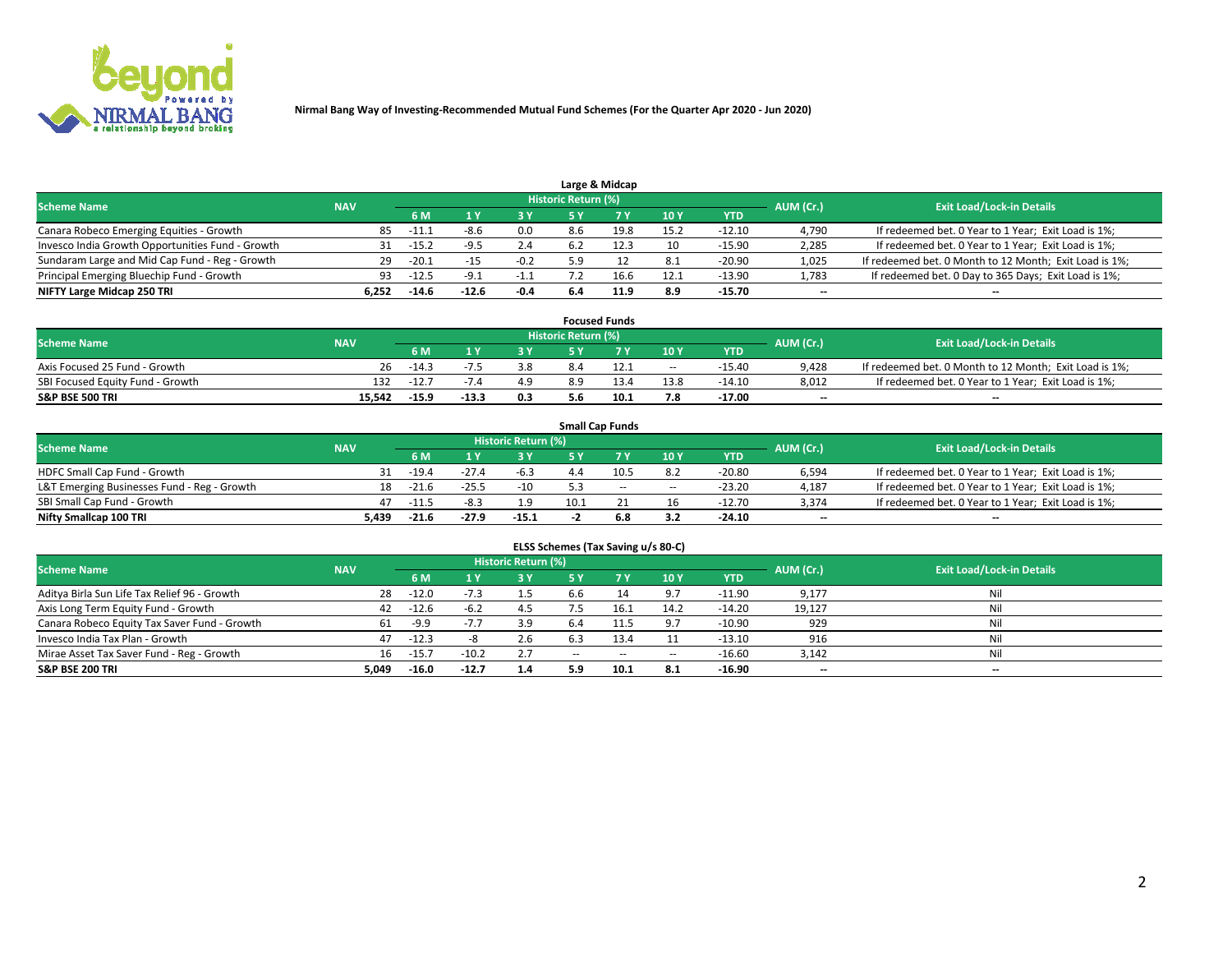

|                                           |            |         |         |                     |     | <b>Contra/Value Fund</b> |      |            |                          |                                                                     |
|-------------------------------------------|------------|---------|---------|---------------------|-----|--------------------------|------|------------|--------------------------|---------------------------------------------------------------------|
| <b>Scheme Name</b>                        | <b>NAV</b> |         |         | Historic Return (%) |     |                          |      |            | AUM (Cr.)                | <b>Exit Load/Lock-in Details</b>                                    |
|                                           |            | 6 M     |         | 3 Y                 | 5 Y |                          | 10Y  | <b>YTD</b> |                          |                                                                     |
| Kotak India EQ Contra Fund - Reg - Growth | 46         | $-16.6$ | $-13.3$ | 2.4                 |     | 10.2                     | 8.2  | -17.40     |                          | 709 If redeemed bet. 0 Year 0 Month and 0 Day to 1 Year 0 Month and |
| Invesco India Contra Fund - Growth        | 43         | -10.6   | -8.6    | 2.8                 |     | 15.6                     | 10.9 | $-11.70$   | 4,300                    | If redeemed bet. 0 Year to 1 Year; Exit Load is 1%;                 |
| UTI Value Opportunities Fund - Growth     |            | $-13.8$ | $-9.3$  | 0.7                 |     | 8.4                      | 8.6  | $-15.20$   | 3,750                    | If redeemed bet. 0 Year to 1 Year; Exit Load is 1%;                 |
| Nippon India Value Fund - Growth          | 61         | $-17.4$ | - 17    | $-2.2$              | 3.8 | 10.4                     | 7.8  | $-18.60$   | 2.418                    | If redeemed bet. 0 Year to 1 Year; Exit Load is 1%;                 |
| <b>S&amp;P BSE 500 TRI</b>                | 15.542     | -15.9   | $-13.3$ | 0.3                 | 5.6 | 10.1                     | 7.8  | $-17.00$   | $\overline{\phantom{a}}$ | $\overline{\phantom{a}}$                                            |

| Sector/Thematic                                                           |            |         |         |                            |     |      |        |          |                          |                                                               |  |  |  |
|---------------------------------------------------------------------------|------------|---------|---------|----------------------------|-----|------|--------|----------|--------------------------|---------------------------------------------------------------|--|--|--|
| <b>Scheme Name</b>                                                        | <b>NAV</b> |         |         | <b>Historic Return (%)</b> |     |      |        |          | AUM (Cr.)                | <b>Exit Load/Lock-in Details</b>                              |  |  |  |
|                                                                           |            | 6 M     |         | 3 Y                        | 5 Y |      | 10 Y   | YTD      |                          |                                                               |  |  |  |
| Canara Robeco Consumer Trends Fund - Reg -<br>Growth                      | 37         | $-11.8$ | $-5.2$  | 3.7                        | 8.3 | 13   | 11.8   | $-12.80$ | 352                      | If redeemed bet. 0 Year to 1 Year; Exit Load is 1%;           |  |  |  |
| Mirae Asset Great Consumer Fund - Growth                                  | 31         | $-16.0$ | $-9.5$  | 2.9                        | 7.4 | 13.2 | $\sim$ | $-17.10$ | 867                      | If redeemed bet. 0 Year to 1 Year; Exit Load is 1%;           |  |  |  |
| <b>ICICI Prudential Technology Fund - Growth</b>                          | 53         | $-6.2$  | -8.6    | 10.1                       | 6.4 | 15.4 | 13.4   | $-7.90$  | 354                      | If redeemed bet. 0 Day to 15 Day; Exit Load is 1%;            |  |  |  |
| Nippon India Pharma Fund - Growth                                         | 189        | 25.7    | 36.1    | 14.1                       | 8.1 | 15.1 | 13.8   | 24.60    | 2,992                    | If redeemed bet. 0 Month and 0 Day to 1 Month and 0 Day; Exit |  |  |  |
| BNP Paribas India Consumption Fund - Reg - Growth                         | 12         | $-6.8$  |         | $\sim$                     |     |      | $\sim$ | $-8.60$  | 495                      | If redeemed bet. 0 Month to 12 Month; Exit Load is 1%;        |  |  |  |
| ICICI Prudential Banking and Financial Services Fund -<br>Retail - Growth | 45         | $-35.8$ | $-33.3$ | $-8.4$                     | 4.5 | 10.8 | 10.8   | $-36.10$ | 2,265                    | If redeemed bet. 0 Day to 15 Day; Exit Load is 1%;            |  |  |  |
| <b>S&amp;P BSE 500 TRI</b>                                                | 15.542     | $-15.9$ | $-13.3$ | 0.3                        | 5.6 | 10.1 | 7.8    | $-17.00$ | $\overline{\phantom{a}}$ | $\overline{\phantom{a}}$                                      |  |  |  |

|                                                            |            |         |         |                     |     | <b>Dynamic Asset Allocation Funds</b> |        |          |           |                                                          |
|------------------------------------------------------------|------------|---------|---------|---------------------|-----|---------------------------------------|--------|----------|-----------|----------------------------------------------------------|
| <b>Scheme Name</b>                                         | <b>NAV</b> |         |         | Historic Return (%) |     |                                       |        |          | AUM (Cr.) | <b>Exit Load/Lock-in Details</b>                         |
|                                                            |            | 6 M     |         | 3 Y                 | 5 Y | 7 Y                                   | 10Y    | YTD      |           |                                                          |
| ICICI Prudential Balanced Advantage Fund - Reg -<br>Growth | 34         | $-9.0$  | -4.1    | 3.4                 | 6.4 | 10.5                                  | 10.3   | $-9.80$  | 24,583    | If redeemed bet. 0 Year to 1 Year; Exit Load is 1%;      |
| Invesco India Dynamic Equity Fund - Growth                 | 28         | $-8.4$  | $-5.6$  |                     | 5.6 | 10.4                                  | 8.7    | $-8.60$  | 719       | If redeemed bet. 0 Month to 3 Month; Exit Load is 0.25%; |
| Nippon India Balanced Advantage Fund - Growth              | 85         | $-8.7$  | $-6.4$  | 1.8                 | 5.5 | 10                                    | 8.8    | $-9.40$  | 2,664     | If redeemed bet. 0 Month to 12 Month; Exit Load is 1%;   |
| HDFC Balanced Advantage Fund - Growth                      | 165        | $-17.3$ | $-18.3$ | $-0.6$              | 5.3 | 9.6                                   | 7.6    | $-18.30$ | 33,773    | If redeemed bet. 0 Year to 1 Year; Exit Load is 1%;      |
| SBI Dynamic Asset Allocation Fund - Reg - Growth           | 12         | $-10.8$ | $-7.6$  |                     | 4.7 | $\sim$                                | $\sim$ | -11.40   | 561       | If redeemed bet. 0 Month to 12 Month; Exit Load is 1%;   |
| NIFTY 50 Hybrid Composite Debt 65:35 Index                 | 9,637      | $-7.9$  | $-4.8$  | 5.1                 | 7.3 | 9.4                                   | 8.5    | -8.80    | $- -$     | --                                                       |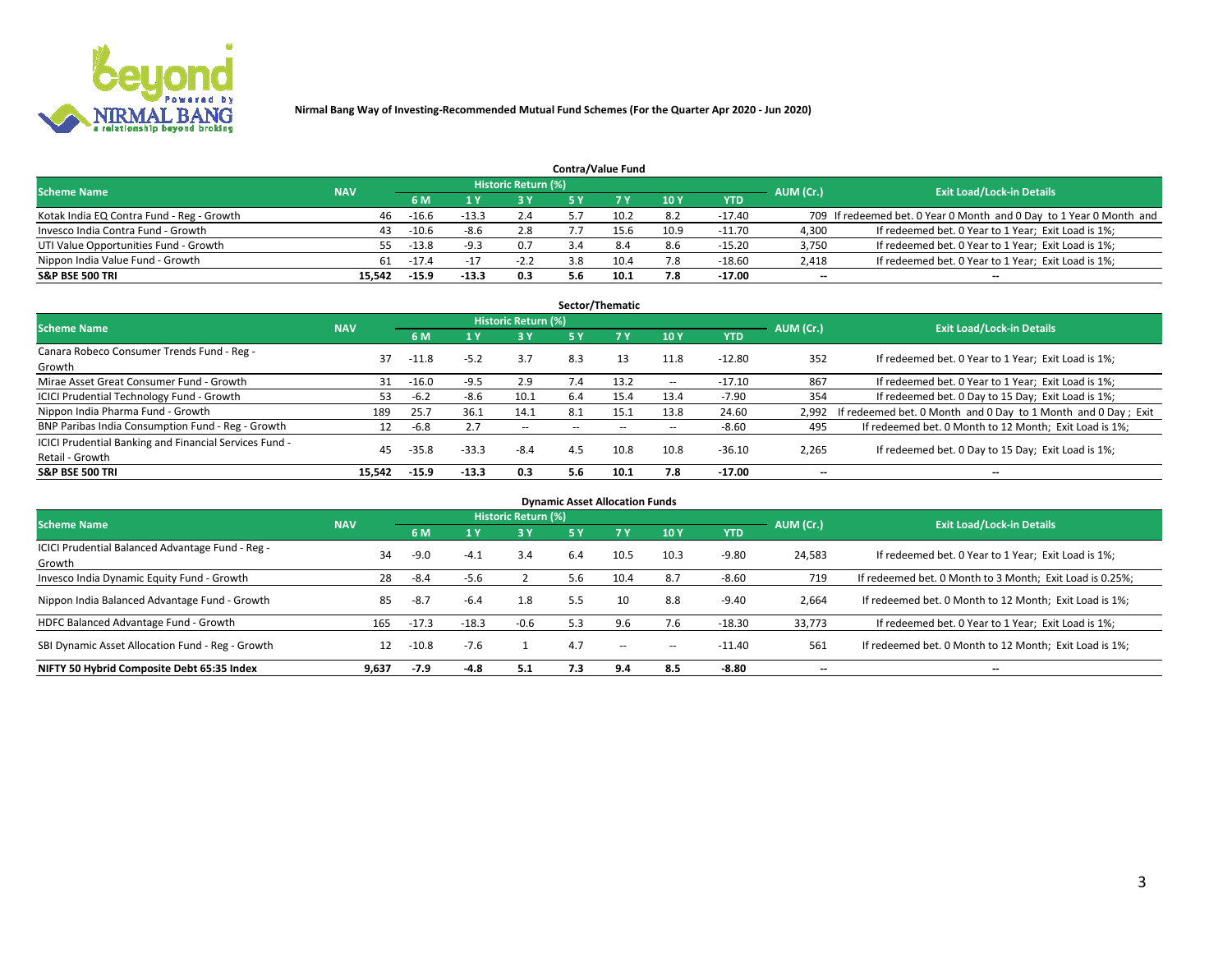

|                                                 |            |         |        |                            |        | <b>Hybrid Aggressive</b> |        |            |                          |                                                        |
|-------------------------------------------------|------------|---------|--------|----------------------------|--------|--------------------------|--------|------------|--------------------------|--------------------------------------------------------|
| <b>Scheme Name</b>                              | <b>NAV</b> |         |        | <b>Historic Return (%)</b> |        |                          |        |            | AUM (Cr.)                | <b>Exit Load/Lock-in Details</b>                       |
|                                                 |            | 6 M     |        | 3 Y                        |        |                          | 10Y    | <b>YTD</b> |                          |                                                        |
| ICICI Prudential Equity & Debt Fund - Growth    | 120        | $-12.7$ | -10.8  | 0.6                        |        |                          | 11.1   | $-14.30$   | 17.423                   | If redeemed bet. 0 Year to 1 Year; Exit Load is 1%;    |
| Mirae Asset Hybrid - Equity Fund - Reg - Growth | 14         | $-11.1$ |        |                            | $\sim$ | $-$                      | $\sim$ | $-11.90$   | 3.274                    | If redeemed bet. 0 Year to 1 Year; Exit Load is 1%;    |
| SBI Equity Hybrid Fund - Growth                 | 128        | $-10.8$ | $-5.8$ | 4.1                        | 6.8    |                          | 10.2   | $-11.90$   | 28,584                   | If redeemed bet. 0 Month to 12 Month; Exit Load is 1%; |
| Canara Robeco Equity Hybrid Fund - Growth       | 157        | -5.8    |        | 4.6                        | '.8    |                          | 10.7   | -6.40      | 2,885                    | If redeemed bet. 0 Year to 1 Year; Exit Load is 1%;    |
| NIFTY 50 Hybrid Composite Debt 65:35 Index      | 9.637      | $-7.9$  | -4.8   | 5.1                        |        | <b>Q</b> 4               | 8.5    | $-8.80$    | $\overline{\phantom{a}}$ | $\overline{\phantom{a}}$                               |

|                                            |            |    |       |                            |     | <b>Arbitrage Fund</b> |           |            |           |                                                          |
|--------------------------------------------|------------|----|-------|----------------------------|-----|-----------------------|-----------|------------|-----------|----------------------------------------------------------|
| <b>Scheme Name</b>                         | <b>NAV</b> |    |       | <b>Historic Return (%)</b> |     |                       |           |            | AUM (Cr.) | <b>Exit Load/Lock-in Details</b>                         |
|                                            |            |    | 1 M   | 6 M                        |     |                       | <b>3Y</b> | <b>YTD</b> |           |                                                          |
| IDFC Arbitrage Fund - Reg - Growth         |            | 25 | ี 3 ก | 4.7                        |     | . a                   | 5.9       | 4.80       | 7.978     | If redeemed bet. 0 Month to 1 Month; Exit Load is 0.25%; |
| Kotak Equity Arbitrage Fund - Reg - Growth |            | 28 | -4.2  | 5.5                        | . h |                       | 6.1       | 5.70       | 14,663    | If redeemed bet. 0 Day to 30 Day; Exit Load is 0.25%;    |
| Nippon India Arbitrage Fund - Growth       |            | 20 | 4.4   |                            | 'n  |                       | 6.2       | 5.80       | 7.944     | If redeemed bet. 0 Month to 1 Month; Exit Load is 0.25%; |

|                                          |                          |                          |    |                          |     | <b>Equity Saver</b> |       |                          |                          |                                                                       |
|------------------------------------------|--------------------------|--------------------------|----|--------------------------|-----|---------------------|-------|--------------------------|--------------------------|-----------------------------------------------------------------------|
| <b>Scheme Name</b>                       | <b>NAV</b>               |                          |    | Historic Return (%)      |     |                     |       |                          | AUM (Cr.)                | <b>Exit Load/Lock-in Details</b>                                      |
|                                          |                          | 6 M                      |    |                          |     |                     | 10Y   | <b>YTD</b>               |                          |                                                                       |
| Axis Equity Saver Fund - Reg - Growth    |                          | -6.3                     |    |                          | $-$ | $-$                 | $-$   | $-6.60$                  | 679                      | If redeemed bet. 0 Month to 12 Month; Exit Load is 1%;                |
| Kotak Equity Savings Fund - Reg - Growth |                          | $-2.9$                   |    | 4.9                      |     | $-$                 | $- -$ | $-3.30$                  |                          | 1,410 If redeemed bet. 0 Year 0 Month and 0 Day to 1 Year 0 Month and |
| CRISIL Hybrid 50+50 - Moderate Index*    | $\overline{\phantom{a}}$ | $\overline{\phantom{a}}$ | -- | $\overline{\phantom{a}}$ | $-$ | --                  | $-$   | $\overline{\phantom{a}}$ | $\overline{\phantom{a}}$ | $\overline{\phantom{a}}$                                              |

|                                              |                          |     |     |                     |     | <b>Liquid Funds</b> |                          |                          |           |                                  |
|----------------------------------------------|--------------------------|-----|-----|---------------------|-----|---------------------|--------------------------|--------------------------|-----------|----------------------------------|
| <b>Scheme Name</b>                           | <b>NAV</b>               |     |     | Historic Return (%) |     |                     | <b>YTM</b>               | Avg                      | AUM (Cr.) | <b>Exit Load/Lock-in Details</b> |
|                                              |                          | 1W  | 2W  | 1 <sub>N</sub>      |     | 1 Y                 |                          | <b>Maturity</b>          |           |                                  |
| Axis Liquid Fund - Growth                    | 2,217                    | 4.5 | 3.8 | 3.9                 |     |                     | 3.78                     | 0.13                     | 29,605    | *Ref Footnote                    |
| IDFC Cash Fund - Reg - Growth                | 2,414                    | 4.2 |     | 3.7                 | 4.9 |                     | 3.51                     | 0.10                     | 13,581    | *Ref Footnote                    |
| Mahindra Manulife Liquid Fund - Reg - Growth | 1,296                    | 4.5 |     |                     |     |                     | 4.97                     | $- -$                    | 2,362     | *Ref Footnote                    |
| Kotak Liguid Fund - Reg - Growth             | 4,039                    | 5.1 |     | 3.9                 |     |                     | 3.64                     | 0.12                     | 32,360    | *Ref Footnote                    |
| <b>CRISIL Liquid Fund Index</b>              | $\overline{\phantom{a}}$ | 5.2 |     | 4.5                 |     | 5.9                 | $\overline{\phantom{a}}$ | $\overline{\phantom{a}}$ | $-$       | $- -$                            |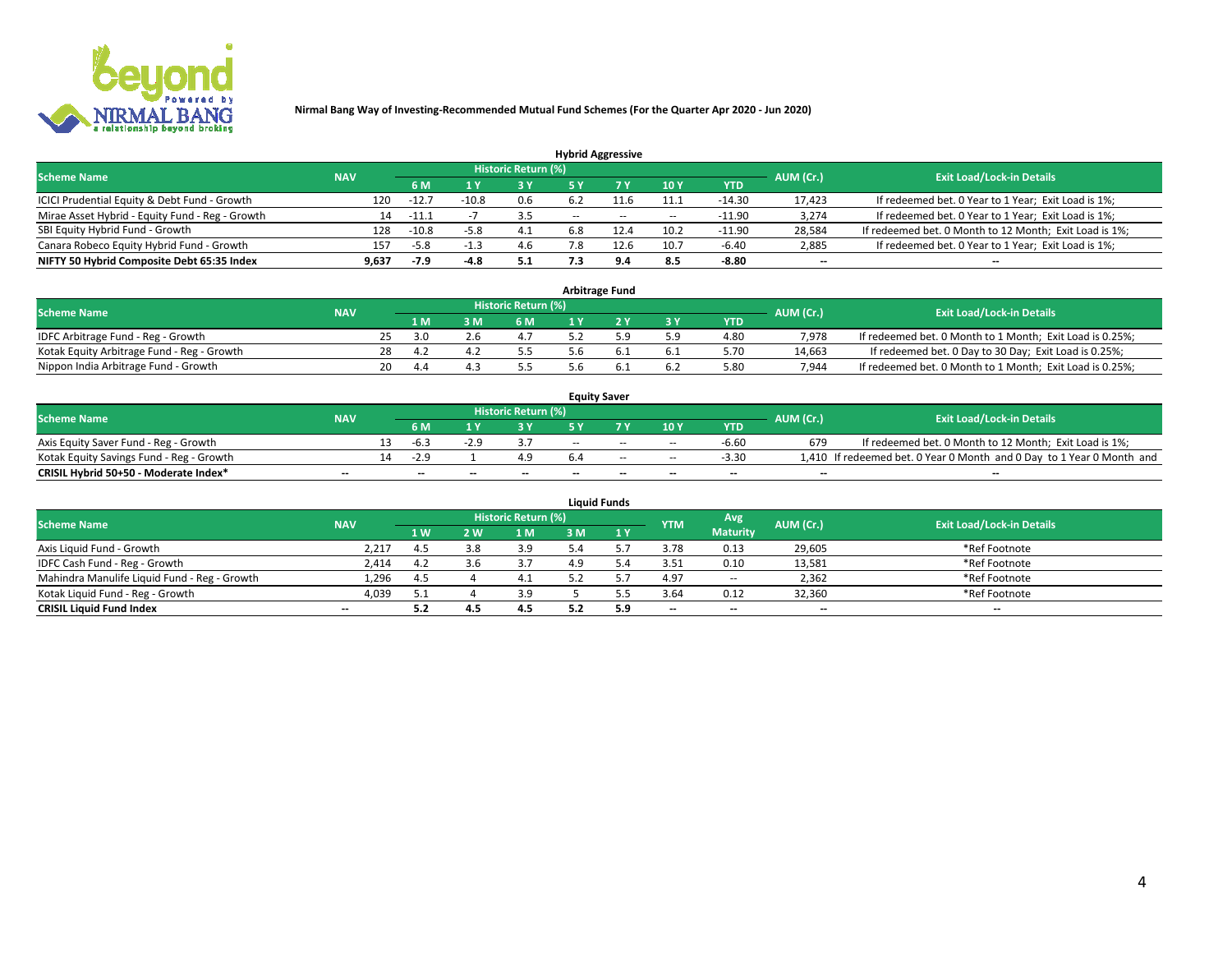

|                                               |            |     |     |                            |     | <b>Ultra Short Fund</b> |                          |                 |           |                                  |
|-----------------------------------------------|------------|-----|-----|----------------------------|-----|-------------------------|--------------------------|-----------------|-----------|----------------------------------|
| <b>Scheme Name</b>                            | <b>NAV</b> |     |     | <b>Historic Return (%)</b> |     |                         | <b>YTM</b>               | Avg             | AUM (Cr.) | <b>Exit Load/Lock-in Details</b> |
|                                               |            | 1 M | 3 M | 6 M                        |     | ט כ                     |                          | <b>Maturity</b> |           |                                  |
| IDFC Ultra Short Term Fund - Reg - Growth     |            | 8.9 |     | 7.3                        |     | $-$                     | 4.26                     | 0.39            | 5,416     | Nil                              |
| Sundaram Ultra Short Term Fund - Reg - Growth |            |     |     | 5.5                        | $-$ | $-$                     | 4.01                     | 0.43            | 306       | Nil                              |
| L&T Ultra Short Term Fund - Growth            |            | 8.3 |     |                            |     |                         | 4.38                     | 0.45            | 1,708     | Nil                              |
| <b>NIFTY Ultra Short Duration Debt Index</b>  | 4,124      | 6.5 |     | 6.8                        |     | 7.6                     | $\overline{\phantom{a}}$ | $-$             | $- -$     | $\overline{\phantom{a}}$         |

| <b>Money Market Fund</b>                         |            |      |      |                     |     |                          |            |                 |                          |                                  |  |  |
|--------------------------------------------------|------------|------|------|---------------------|-----|--------------------------|------------|-----------------|--------------------------|----------------------------------|--|--|
| <b>Scheme Name</b>                               | <b>NAV</b> |      |      | Historic Return (%) |     |                          | <b>YTM</b> | Avg             | AUM (Cr.)                | <b>Exit Load/Lock-in Details</b> |  |  |
|                                                  |            | 1 M  | : M  | 6 M                 |     | 2 V                      |            | <b>Maturity</b> |                          |                                  |  |  |
| Aditya Birla Sun Life Money Manager Fund - Reg - | 275        | 10.9 | 10.4 | 8.2                 |     |                          | 4.91       | 0.70            | 8,422                    | Nil                              |  |  |
| Growth                                           |            |      |      |                     |     |                          |            |                 |                          |                                  |  |  |
| Nippon India Money Market Fund - Growth          | 3,090      | 8.3  | 8.9  | 7.3                 | '.b |                          | 4.43       | 0.47            | 4,218                    | Nil                              |  |  |
| <b>CRISIL Liquid Fund Index</b>                  | $- -$      | 4.5  | J.Z  | 5.4                 | 5.9 | $\overline{\phantom{a}}$ | $-$        | $-$             | $\overline{\phantom{a}}$ | $\overline{\phantom{a}}$         |  |  |

| <b>Short Term Fund</b>                          |            |     |      |      |                     |      |     |            |                 |           |                                  |  |
|-------------------------------------------------|------------|-----|------|------|---------------------|------|-----|------------|-----------------|-----------|----------------------------------|--|
| <b>Scheme Name</b>                              | <b>NAV</b> |     |      |      | Historic Return (%) |      |     | <b>YTM</b> | Avg             | AUM (Cr.) | <b>Exit Load/Lock-in Details</b> |  |
|                                                 |            |     | 1 M  | 3 M  | 6 M                 |      | 3 Y |            | <b>Maturity</b> |           |                                  |  |
| Axis Short Term Fund - Growth                   |            | 23  | 15.9 | 15.8 | 11.1                | 11.7 | 7.9 | 5.95       | 2.70            | 6,005     | Nil                              |  |
| HDFC Short Term Debt Fund - Growth              |            | 23  | 15.6 | 14.2 | 10.9                | 10.5 |     | 7.26       | 3.47            | 10,324    | Nil                              |  |
| IDFC Bond Fund - Short Term Plan - Reg - Growth |            | 43. | 16.6 | 16.5 |                     | 10.5 |     | 5.67       | 2.20            | 12,511    | Nil                              |  |
| Kotak Bond Short Term Fund - Reg - Growth       |            | 39  | 13.4 | 14.2 | 10.8                | 10   |     | 6.2        | 3.10            | 10,534    | Nil                              |  |
| L&T Short Term Bond Fund - Reg - Growth         |            | 20  | 13.4 | 17.1 | 11.9                | 10.6 |     | 5.36       | 2.70            | 4,535     | Nil                              |  |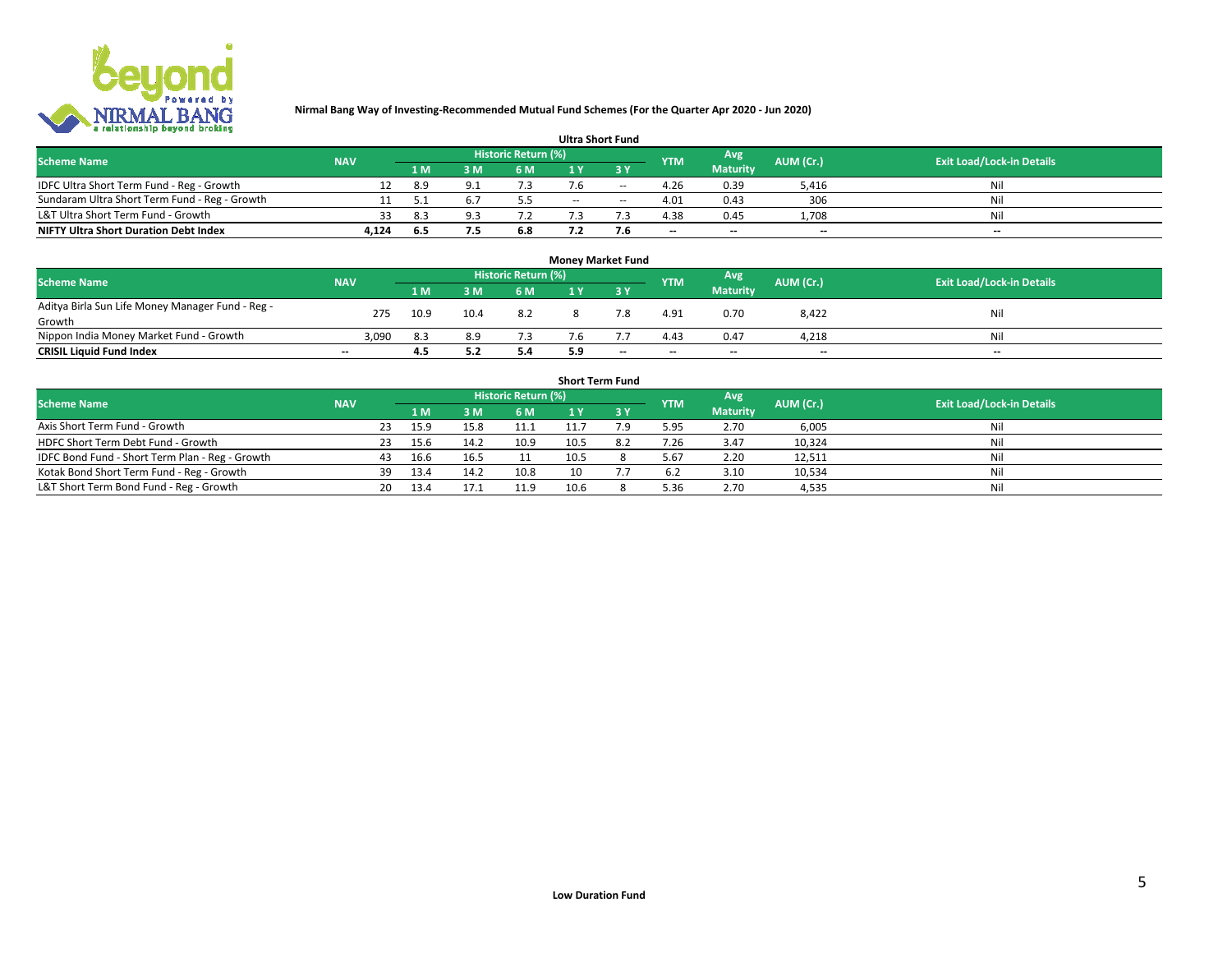

| <b>Scheme Name</b>                        | <b>NAV</b> |      |      | Historic Return (%) <sup> </sup> |  | <b>YTM</b> | Avg             | AUM (Cr.)  | <b>Exit Load/Lock-in Details</b> |
|-------------------------------------------|------------|------|------|----------------------------------|--|------------|-----------------|------------|----------------------------------|
|                                           |            | 1 M  |      | 6 M                              |  |            | <b>Maturity</b> |            |                                  |
| Axis Treasury Advantage Fund - Growth     | 2.304      | 12.4 |      |                                  |  |            | 1.01            | $4.77^{-}$ |                                  |
| Canara Robeco Savings Fund - Reg - Growth |            | 10.8 | 10.6 |                                  |  | 4.62       | 0.97            | 949        | Nil                              |
| IDFC Low Duration Fund - Reg - Growth     | າດ         | 10.2 | 10.4 |                                  |  | 4.59       | 0.97            | 4.144      | Nil                              |

| <b>Banking &amp; PSU Bond Funds</b>            |            |      |      |                     |      |  |            |                 |           |                                  |  |  |
|------------------------------------------------|------------|------|------|---------------------|------|--|------------|-----------------|-----------|----------------------------------|--|--|
| <b>Scheme Name</b>                             | <b>NAV</b> |      |      | Historic Return (%) |      |  | <b>YTM</b> | Avg             | AUM (Cr.) | <b>Exit Load/Lock-in Details</b> |  |  |
|                                                |            | 1 M  | ៵៳   | 6 M                 |      |  |            | <b>Maturity</b> |           |                                  |  |  |
| Axis Banking & PSU Debt Fund - Growth          | 1.966      | 15.2 | 16.5 | 10.7                | 10.8 |  | 5.58       | 2.20            | 15,317    | Nil                              |  |  |
| Kotak Banking and PSU Debt Fund - Reg - Growth | 48         | 14.1 | 15.1 |                     | 10.7 |  | 6.4        | 4.12            | 6.163     | Nil                              |  |  |
| IDFC Banking & PSU Debt Fund - Reg - Growth    | 18         | 16.1 | 19.2 | 12.7                |      |  | 5.76       | 2.82            | 16.791    | Nil                              |  |  |

| <b>Corporate Bond Funds</b>                         |            |      |      |                            |      |  |            |                 |           |                                                         |  |  |
|-----------------------------------------------------|------------|------|------|----------------------------|------|--|------------|-----------------|-----------|---------------------------------------------------------|--|--|
| <b>Scheme Name</b>                                  | <b>NAV</b> |      |      | <b>Historic Return (%)</b> |      |  | <b>YTM</b> | Avg             | AUM (Cr.) | <b>Exit Load/Lock-in Details</b>                        |  |  |
|                                                     |            | 1 M  | 3 M  | 6 M                        |      |  |            | <b>Maturity</b> |           |                                                         |  |  |
| ICICI Prudential Corporate Bond Fund - Reg - Growth | 22         | 17.0 | 15.5 | 11.4                       | 10.5 |  | 6.35       | 3.52            | 12,707    | Nil                                                     |  |  |
| L&T Triple Ace Bond Fund - Reg - Growth             |            | 18.7 |      | 17.7                       | 13.8 |  | 6.71       | 7.81            | 3.706     | If redeemed bet. 0 Month to 3 Month; Exit Load is 0.5%; |  |  |
| Kotak Corporate Bond Fund - Std - Growth            | 2.757      | 15.1 | 12.9 | 9.4                        | QE   |  | 5.75       | 1.68            | 4.359     | Nil                                                     |  |  |

|                                            |            |    |      |                     |     | <b>Credit Risk Fund</b> |            |                 |           |                                                                       |
|--------------------------------------------|------------|----|------|---------------------|-----|-------------------------|------------|-----------------|-----------|-----------------------------------------------------------------------|
| <b>Scheme Name</b>                         | <b>NAV</b> |    |      | Historic Return (%) |     |                         | <b>YTM</b> | <b>Avg</b>      | AUM (Cr.) | <b>Exit Load/Lock-in Details</b>                                      |
|                                            |            |    | 1 M  | 6 M                 |     | 3 Y                     |            | <b>Maturity</b> |           |                                                                       |
| ICICI Prudential Credit Risk Fund - Growth |            | 22 | 12.1 | 7.1                 | 8.  |                         | 9.29       | 2.53            | 6,695     | If redeemed bet. 0 Year to 1 Year; Exit Load is 1%;                   |
| Kotak Credit Risk Fund - Reg - Growth      |            |    | 15.2 | 2.3                 | 5.8 | 6.2                     | 9.95       | 2.73            |           | 2,052 If redeemed bet. 0 Year 0 Month and 0 Day to 1 Year 0 Month and |
|                                            |            |    |      |                     |     |                         |            |                 |           | If redeemed bet. 0 Month to 12 Month; Exit Load is 3%; If             |
| SBI Credit Risk Fund - Growth              |            | 32 | 16.3 | 7.6                 |     | 63                      | 9.14       | $\sim$          | 3,949     | redeemed bet. 12 Month to 24 Month; Exit Load is 1.5%; If             |
|                                            |            |    |      |                     |     |                         |            |                 |           | redeemed bet. 24 Month to 36 Month; Exit Load is 0.75%;               |

|             |            | <b>Dynamic Bond Fund</b> |            |     |          |                            |  |
|-------------|------------|--------------------------|------------|-----|----------|----------------------------|--|
| Cohomo Namo | <b>MAV</b> | Historic Return (%) '    | <b>VTM</b> | Avg | ALIM IC. | Evit Load /Lock in Dotails |  |